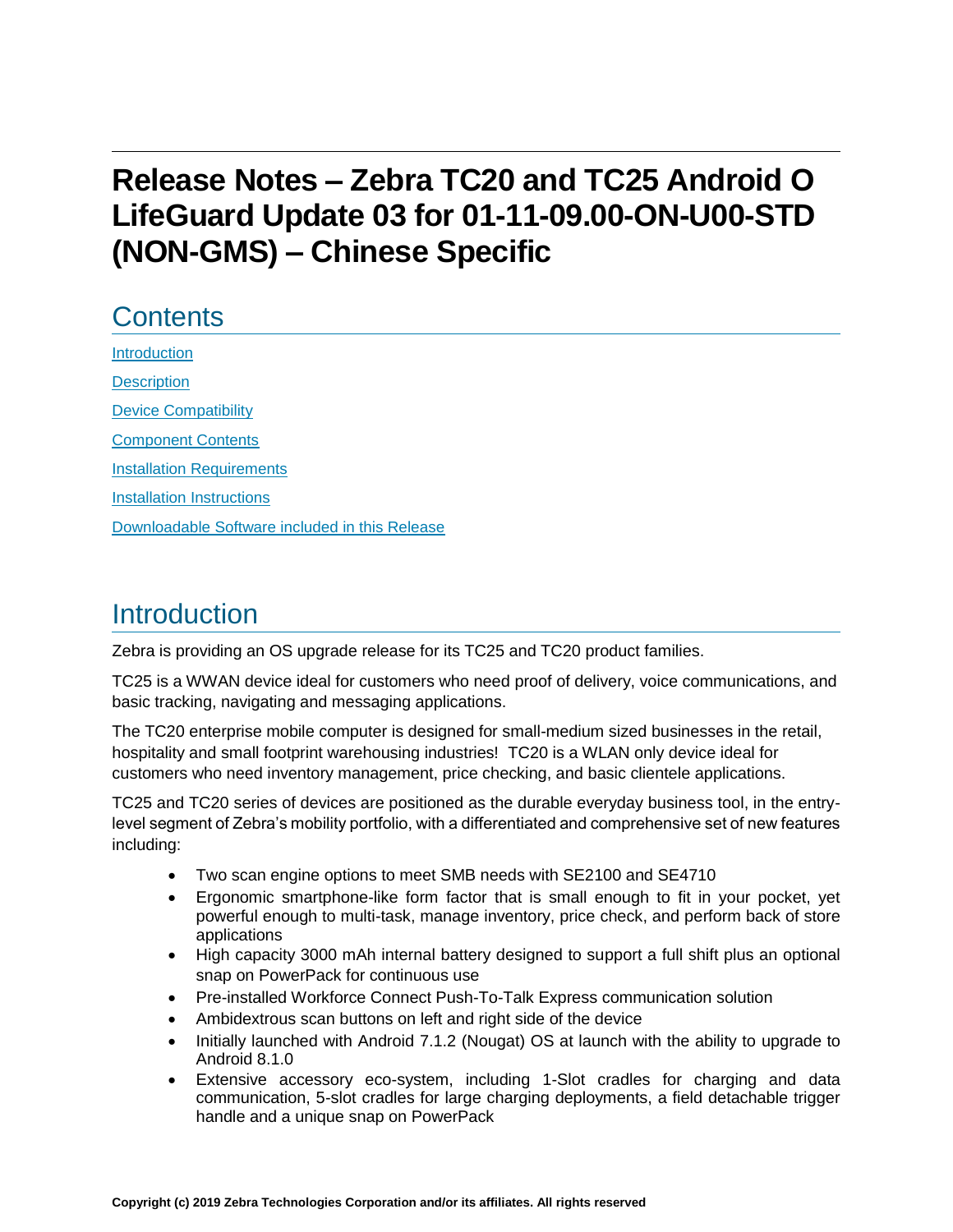# **Description**

This is the first Android 8.1.0 software release for TC20 Mobile Computer. This release contains software packages for Android OREO NON-GMS operating system for TC20.

**Note:** Devices manufactured after 20MAR19 should be flashed with LifeGuard update 2 (CFE-TC2X-O-XX-011109-N-00-02.zip) or higher.

#### **1. CFE v3 Updates:**

❖ CFE-TC2X-O-XX-011109-N-00-03.zip (Non-GMS)

#### 1. **Android Security Patch Level**: May 01, 2019

Use the below link to see the Android Security bulletin for more information:<https://source.android.com/security/bulletin/>

2. SPR36906 - Resolved an issue wherein performing Factory reset using StageNow resulted in formatting of cache.

#### **2. CFE v2 Updates:**

❖ CFE-TC2X-O-XX-011109-N-00-02.zip (Non-GMS)

#### 1. **Android Security Patch Level**: April 01, 2019

Use the below link to see the Android Security bulletin for more information:<https://source.android.com/security/bulletin/>

- 3. Updated below mentioned components:
	- Scanning\_Framework version 22.0.5.0
	- Wifi FUSIONLIFTEQA\_1\_0.0.0.016\_O
	- OSX version QCT.81.8.3.3UL
	- BT Pairing Utility 3.15
- 4. SPR35855/35695 Resolved an issue wherein scanned data was being delivered as individual characters to the applications.
- 5. SPR36117/36095 OSx provisioning properties were getting intermittently reset causing device to be in a non-provisioned state causing below symptoms.
	- When scanning a barcode it does not decode into [the](https://confluence.zebra.com/pages/createpage.action?spaceKey=LIF&title=customer+apps+or+DWDEMO) targeted application.
	- A long press on the power key does not bring up the "Airplane" menu item.
	- HOME and RECENT keys were not functional.
- 6. SPR36685 Resolved an issue wherein image distortion issue was observed while scanning a barcode using any application.

#### **3. CFE v1 Updates:**

❖ CFE-TC2X-O-XX-011109-N-00-01.zip (Non-GMS)

#### 1. **Android Security Patch Level**: February 01, 2019

Use the below link to see the Android Security bulletin for more information:<https://source.android.com/security/bulletin/>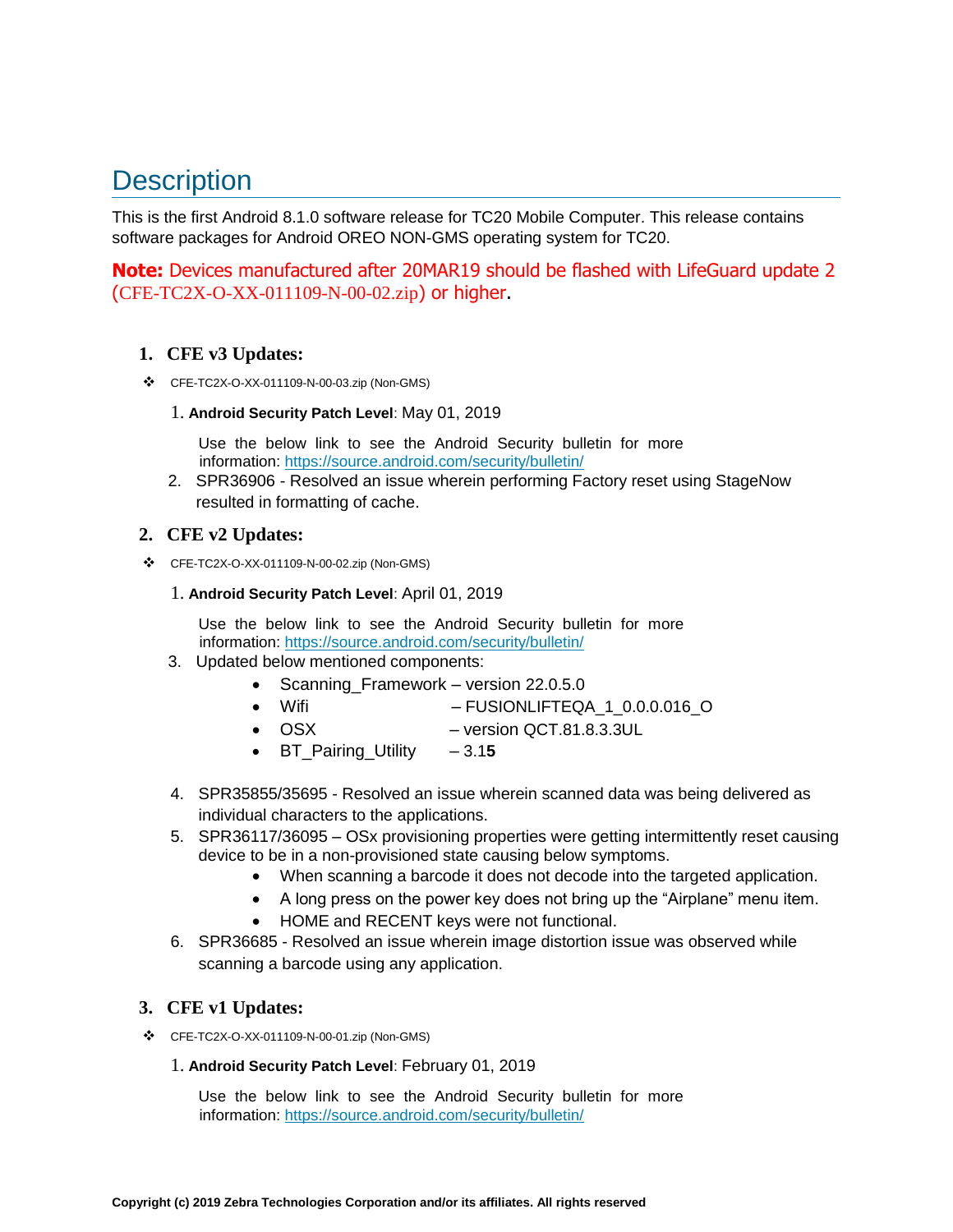7. SPR36021 - Resolved an issue wherein voice call quality was getting degraded when phone is slightly moved away from the mouth area.

# <span id="page-2-0"></span>Device Compatibility

This software release has been approved for Android TC20 OREO Non-GMS models mentioned below. Please note that GMS OS images are not compatible with China based SKUs. Attempt to install GMS Image on China based SKUs will gracefully fail and report image incompatibility error.

| <b>Device</b>   | <b>Operating System</b>                               |
|-----------------|-------------------------------------------------------|
| TC200J-20C112CN | Android O (Non-GMS Only) China Only                   |
| TC200J-20A111CN | Android O (Non-GMS Only) China Only                   |
| TC200J-2KC111CN | Android O (Non-GMS Only) Keyboard SKU -<br>China Only |
| TC200J-20C213CN | Android O (Non-GMS Only) Premium SKU -<br>China Only  |

<span id="page-2-1"></span>This software is also approved for Android TC25 OREO Non-GMS models mentioned below

| <b>Device</b>   | <b>Operating System</b>             |
|-----------------|-------------------------------------|
| TC25CJ-20B101CN | Android O (Non-GMS Only) China Only |
| TC25CJ-20C102CN | Android O (Non-GMS Only) China Only |

# Component Contents

| <b>Component</b>                    | <b>Version</b>                                                                                                             |
|-------------------------------------|----------------------------------------------------------------------------------------------------------------------------|
| Build_version                       | 01-11-09.00-ON-U03-STD (NON-GMS)                                                                                           |
| Android version                     | 8.1.0                                                                                                                      |
| Android_SDK_Level                   | 26                                                                                                                         |
| <b>Android Security Patch Level</b> | May 1, 2019                                                                                                                |
| Linux kernel                        | 3.18.71                                                                                                                    |
| Wifi                                | FUSIONLITE_QA_1_0.0.0.016_O<br>Application: QA_1_00.0.0.008_O<br>Middleware: QA_1_00.0.0.011_O<br>Radio: QA_1_00.0.0.012_O |
| Platform                            | Qualcomm MSM8937                                                                                                           |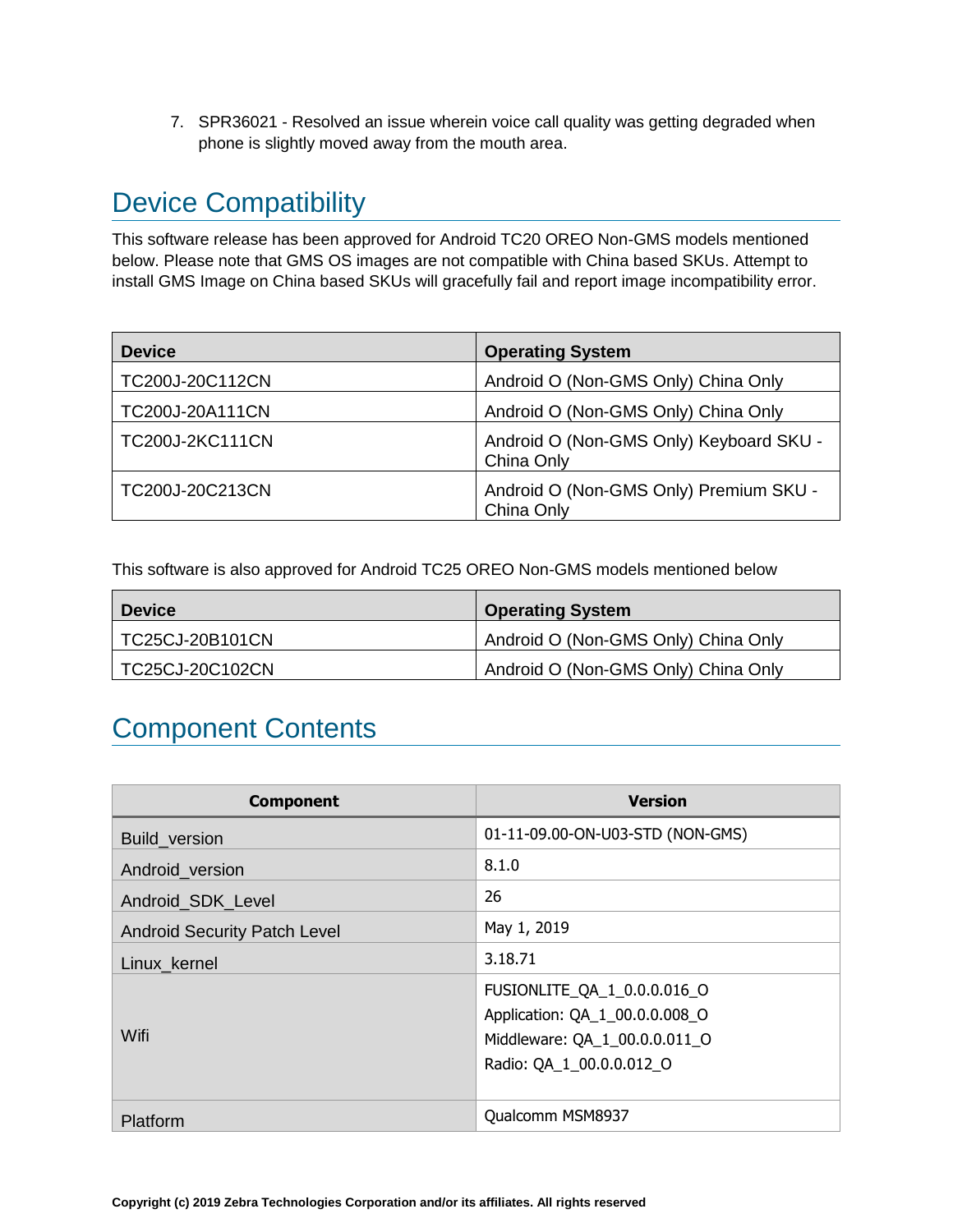| Scanning_Framework        | 22.0.5.0                                                                        |
|---------------------------|---------------------------------------------------------------------------------|
| <b>DWDemo</b>             | 2.0.13                                                                          |
| <b>OSX</b>                | QCT.81.8.3.3UL                                                                  |
| <b>MXMF</b>               | 8.2.3.1                                                                         |
| Touch                     | Focaltech V1.1 20161103 (fw:0x24)                                               |
| Bluetooth_Stack           | CNSS-PR-4-0-552-166444-1/01050102                                               |
| Flash_Size                | 16G / 32G                                                                       |
| RAM_Size                  | 2G                                                                              |
| <b>GPS</b>                | MPSS.JO.3.0-00431-8937_GENNS_PACK-1                                             |
| <b>MMS</b>                | 8.1.0                                                                           |
| RIL_Version               | Qualcomm RIL 1.0                                                                |
| <b>BT_Pairing_Utility</b> | 3.15                                                                            |
| Datawedge                 | 7.0.4                                                                           |
| Camera                    | 2.0.002                                                                         |
| <b>PTT</b>                | 3.1.39                                                                          |
| RxLogger                  | 5.4.12.0                                                                        |
| <b>StageNow</b>           | 3.1.1.1019                                                                      |
| Zebra Data Service        | 3.4.0.1180                                                                      |
| <b>EMDK</b>               | 7.0.0.2000                                                                      |
| <b>IMEI SV Number</b>     | 09                                                                              |
| <b>OEM Config</b>         | 8.1.0.9                                                                         |
| <b>DDT</b>                | V1.16.0.11                                                                      |
| <b>Audio SW Version</b>   | 0.3.0.0                                                                         |
| <b>Acoustic Profiles</b>  | General: CO4.2                                                                  |
|                           | Cellular: CO4.2                                                                 |
| Fingerprints              | Zebra/TC25/TC25FM: 8.1.0/01-11-09.00-ON-U03-<br>STD/190422:user/release-keys,   |
|                           | Zebra/TC20/ TC20RT: 8.1.0/01-11-09.00-ON-U03-<br>STD/190422:user/release-keys,  |
|                           | Zebra/ TC20/ TC20RD: 8.1.0/01-11-09.00-ON-<br>U03-STD/190422:user/release-keys, |
|                           | Zebra/ TC20/ TC20KB: 8.1.0/01-11-09.00-ON-<br>U03-STD/190422:user/release-keys  |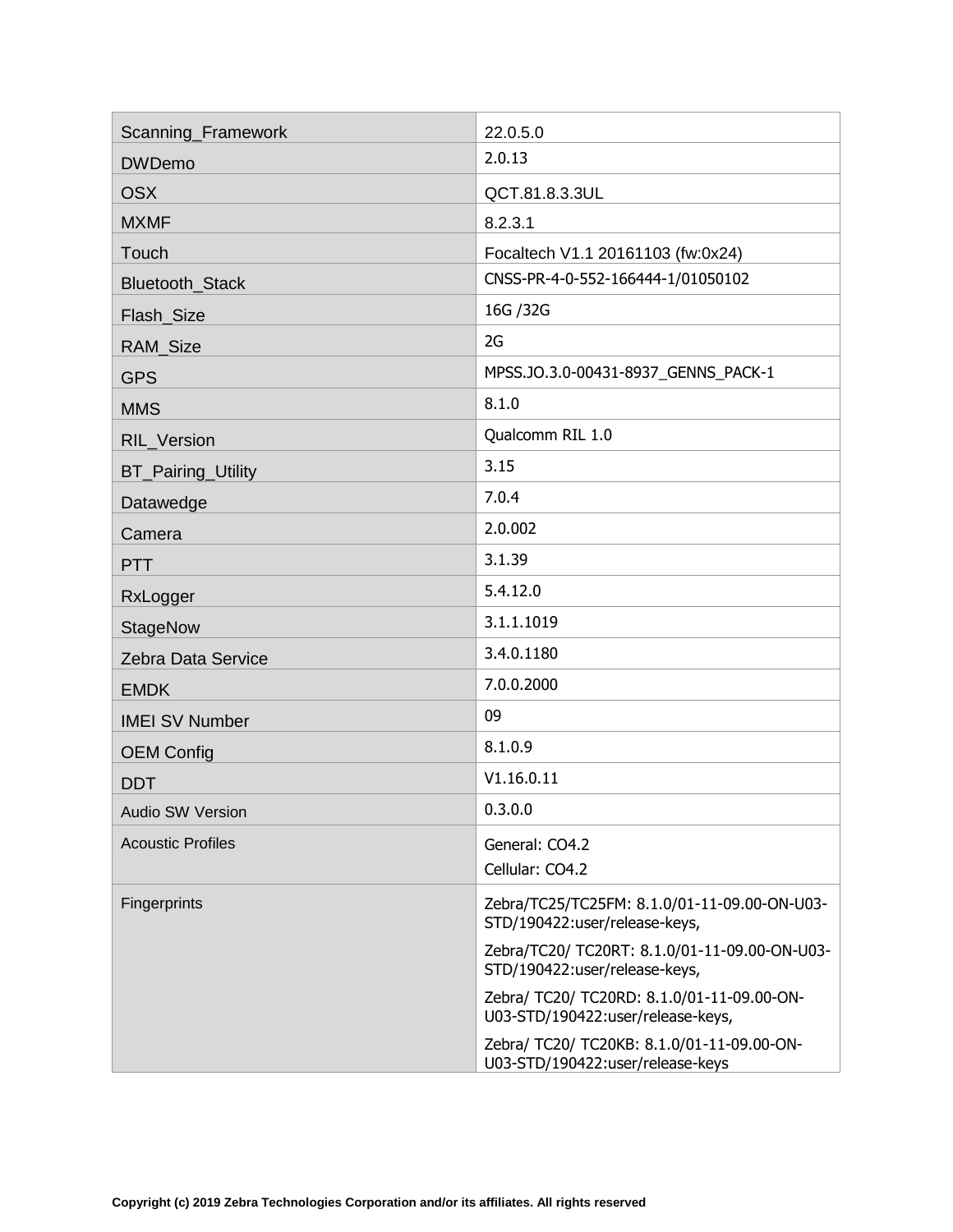# <span id="page-4-0"></span>Installation Requirements

#### HW Requirements

- Windows PC running Windows 7/10 32/64 bits
- USB Type C Cable
- Micro SD Card with at least 2GB capacity (optional)

### SW Requirements

Please make sure following components are installed on your computer before commencing OS installation.

- Zebra Android USB Driver V2.2 or higher
- Android Debug Bridge (ADB) version 1.0.39 or higher
- TC20/TC25 Non-GMS Android OS Release Images

### Image Compatibility

<span id="page-4-1"></span>AOSP/Non-GMS image primarily meant for China SKUs hence only validated for Traditional Chinese and Simplified Chinese.

## Installation Instructions

### Using the "adb sideload" method

#### Assumptions

- 1. ADB installed on PC
- 2. TC20/TC25 has Developer options enabled
- 3. USB debugging ON

#### Procedure

- 1. Plug the TC20/TC25 into the USB & Charging Cable and then the Cable to the PC. If you have a Cradle with USB connectivity, connect it now.
- 2. You may need to pull down notification bar, and tap on the notification which says, "USB charging this device", and change it to "Transfer files".
- 3. Open Command Prompt on PC, run "adb devices" and check to see if you can see the device's serial number… If yes, proceed… if not you will need to get the PC set up with the proper drivers or install an External SD Card.
- 4. You may also get a pop up on your PC (Win 7) that you will be connected as a Portable Media Player… this can be ignored.
- 5. Entering Recovery Mode
	- a. Choice 1: In Command Prompt, type "adb reboot recovery" and click enter.
	- b. Choice 2: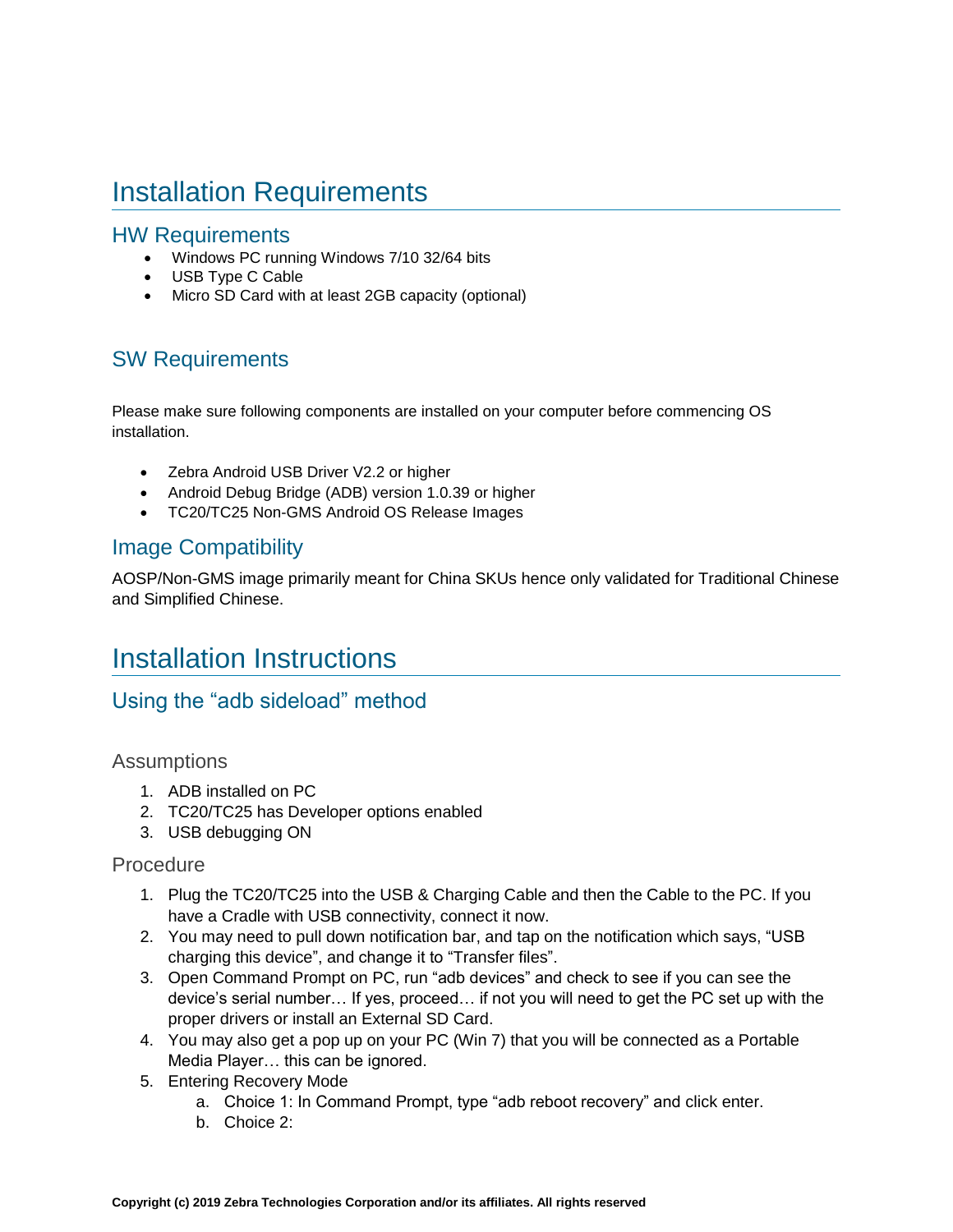- i. Reboot and hold PTT key
- ii. When Zebra Technologies logo appears on the screen Release the PTT Key
- 6. Your TC20/TC25 will reboot and take you to Android Recovery screen.
- 7. To select Sideload Method
	- a. Use the Volume + and to highlight, "Apply upgrade from ADB" and press the Power Key to select it
- 8. With your Command Prompt, open, type "adb sideload" and add a space and then drag and drop the zip file which you want to apply to the device and press enter.
	- a. When the file download starts, the command window will show progress with a percentage completed.
	- b. Device display will show a series of messages indicating it is downloading, verifying and installing the image on to the device.
- 9. After successful update, the device will auto reboot and you see Zebra on top and POWERED BY android at the bottom and after about 10 second will transition to the TC20/TC25 Touch Computer splash screen with 5 dancing white dots at bottom… it will stay at this screen for up to 4 minutes and then present the "Welcome Screen".
- 10. After this you will need to complete the process by setting up Wi-Fi and E-mail accounts and such.
- 11. To make sure the OS Update took place, once the initial setup is complete;
	- a. Go to "Settings" and scroll down to "System" and navigate to "About phone" and look at the "Build number". It should state "01-11-09.00-ON-U03-STD".
- 12. Setting the Date and Time. If you associate the device to a WLAN AP, it should automatically set the date and time. The only thing left is to set the time zone. Go to "Settings" and scroll to and select "Date & time". Scroll down to and select "Select time zone" and scroll down to and select the appropriate time zone and you are done.
- 13. Now you are all set to use your TC20/TC25.

## Using External SD Card

- 1. Plug the TC20/TC25 into the USB & Charging Cable and then the Cable to the PC. If you have a Cradle with USB connectivity, connect it now.
- 2. You may need to pull down notification bar, and tap on the notification which says "USB charging this device", and then change it to "Transfer files".
- 3. You may also get a pop up on your PC (Win 7) that you will be connected as a Portable Media Player… this can be ignored.
- 4. Copy the required files to the SD Card. This can be done in two ways
	- a. Copy the files to the Micro SD card with the help of a SD Adapter which gets inserted to the SD slot of your PC/Laptop/SD Writer.
	- b. Directly transfer files to the Micro SD card which is inserted in to the back of the device. Please refer to the user guide on how to open the back door and inserting the SD card to the device.
- 5. Entering Recovery Mode
	- a. Choice 1: In Command Prompt, type "adb reboot recovery" and click enter.
	- b. Choice 2:
		- i. Reboot and hold PTT key
		- ii. When Zebra Technologies logo appears on the screen Release the PTT Key
- 6. Your TC20/TC25 will reboot and take you to Android Recovery screen.
- 7. Applying update via External SD card
	- a. Use the Volume + and to highlight select option to "Apply upgrade from SD card" and press the Power Key to select it